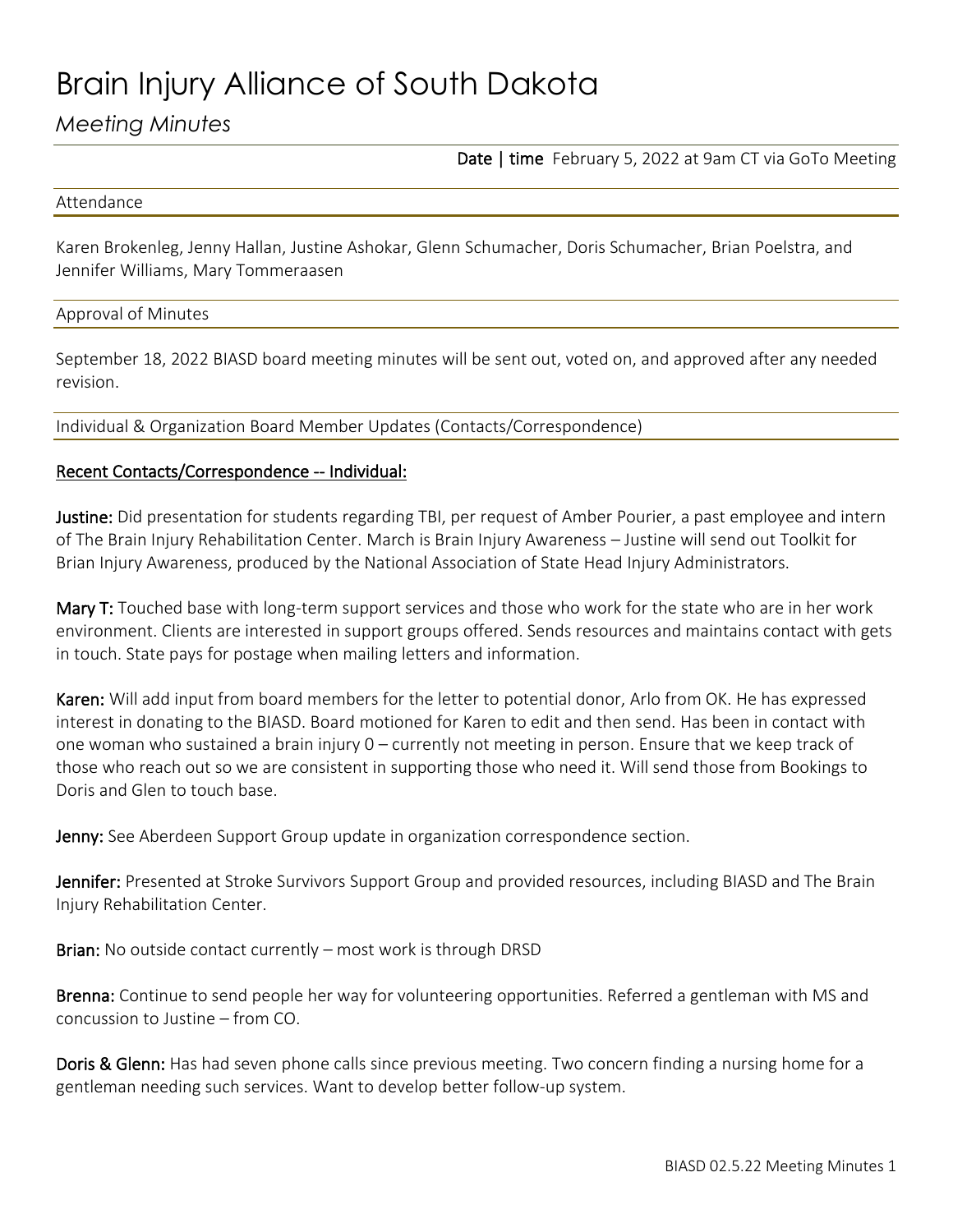## Recent Contacts/Correspondence -- Organizations:

Irene (Doris) – Still looking for services.

Lifescape (Brenna) – Community Health needs Assessment – DO e need more people who socialize in TBI with counseling? Board agrees – yes. Jennifer is a counselor, under supervision of Justine, working toward CBIS and licensure. Pulled data from 2021 rehab patients - 25% increase to rehab program with individuals with brain injury -biggest population - don't know how many are going out of state, but hoping this is an indication of people staying - hope that the support after rehab us adequate- want people to be aware of referrals and to be confident in the services offered in SD. Would like to update resourced and beef up resource guide.

Rehabilitation Center – TBIRC (Justine & Jennifer) – Brian and intern visited TBIRC. Support groups have not yet started back up due to the Omicron variant of COVID-19.

Aberdeen Support Group (Karen & Jenny) – Will take over Aberdeen support group – it's already ran by ILC and she is in frequent contact them. Start TeleRehab groups – four to five people would typically attend previously. ILC would be willing to have two or three people come to the office and then the other additional people could attend the virtual meeting.

Center for Disabilities (Mary T.) – Justine and Mary will present at SDSPE conference in March on teens with concussion, as well as vocational rehabilitation and how it can help;

Disability Rights (Brian) – Continuing to work with Legislature; Bill and Legislate House Bill 11.29 for reference – makes it illegal to discriminate organ transplant donors based on disability. Took a bill that was pretty strong, and then shortened it up, not giving it credit. Look at legislature page and compare the original and the amended.

#### Committee Updates

Nominating/Membership Committee (Mary T. & Karen) – N/A, as board is currently full; reelecting officers will be held on this day during annual meeting, taking place immediately after quarterly meeting. Will need to send Karen \$10.00, addressed to BIASD, for annual dues.

Legislative Committee (Justine & Jennifer) – Legislature, went with a bill and then retracted it. Nothing has come out of this. A person who receives services from TBIRC went to meet with legislatures with his mom to speak about the lack of services in our state. Worked diligently with the state to bring him back to BIRC into services. His mother is a good advocate. CEO had planned to attend in Pierre, SD with them, but was unable.

Newsletter/Advertising (Doris and Mary O): List the donors on newsletter, this would help get more traffic to the website to get the names on there. Newsletter coming out this month. Thank you, Brenna, as we have someone who will be highlighted in Newsletter on Lexie's experience with Brain Injury. Her mother wrote a book and \$1,500.00 was donated from the profits. The book is called, "Embracing the New Normal" -The Delay Family

Technology (Glenn, Karen and Jenny): Jenny will ask Virginia, Logo Designer, to swap BIASD under the logo and to the side of the logo – further revisions will be explored with members via email. Board likes the color and capital letter for BIASD the most. Jenny will work formatting information on website.